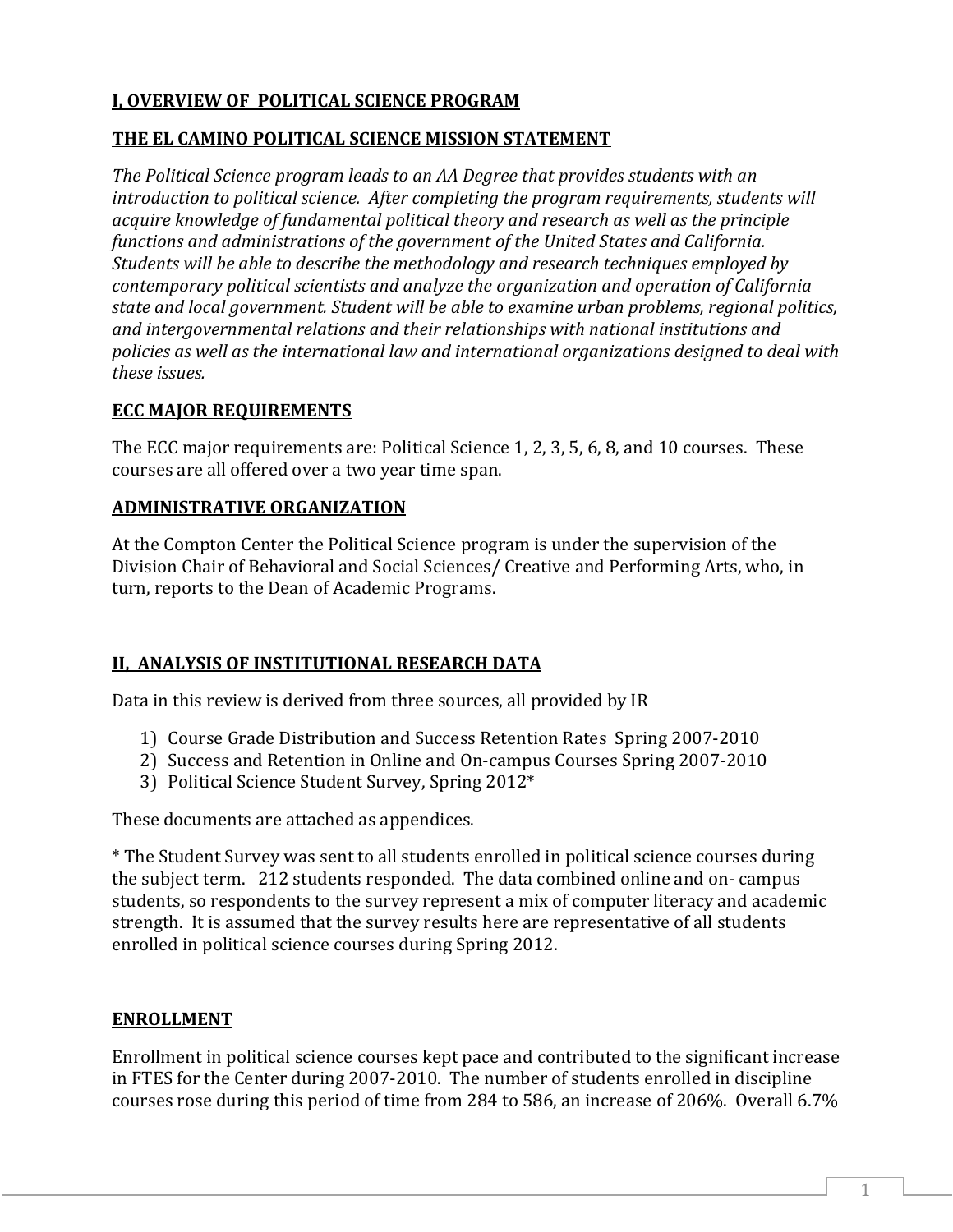of all students at the Center were enrolled in a Political Science course during Fall 2010*.* For Spring 2012, 7% of the center students enrolled in one or more Political Science course.

The Spring 2012 Student Survey also indicated that students overwhelmingly prefer morning and mid-daytime (77%) to afternoon and evening classes (23%) but these results may be skewed by the fact that the number of daytime sessions has consistently far exceeded the number of nighttime sessions. Survey results reveal that students overwhelmingly prefer on-campus classes (81%) over online, with only 14% having no preference.

# **GENDER**

There were minor variations in gender during this period of time, and percentages of female and male students were similar to that for the overall institution. For example, in fall 2010 the percentages in Political Science courses were 60.6% and 39.4%, while the overall institutional percentages were 63.9% and 36.0%.

# **ETHNICITY**

Enrollment by ethnicity also matched District ethnic distribution. In Fall 2010, as an example, the following ethnic groups were enrolled in Political Science courses with the following percentages: African-Americans 45.6%, Latinos 38.6%, Asian/Pacific Islanders, 3.4% and Whites 4.4% Institutionally, the percentage of enrolled students in these ethnic groups in Fall 2010 were 44.5%, 36.6%, 8.4%, and 4.8%.

It is interesting to note that the percentage of Latinos enrolled in political science courses was slightly higher than the institutional percentage and probably reflects increasing numbers of Latinos whose first language is English and who are high school graduates. Students participating in the Spring 2012 Online Survey seem to bear this out, as only 23% of all respondents evaluated their English language proficiency as being fair to poor. Poor is interpreted as having completed up to English B. Student who have completed English A or higher are considered to assess their proficiency as being excellent or very good. As much as 60% of student respondents fit in this category. The remainder, 19%, answered "Not Sure" or "None of the above."

A lower percentage in terms of Asian students may well be due to the fact that many Asian/Pacific Islander students are enrolled in other programs and are taking courses related to that discipline, such as psychology, rather than Political Science.

The influx of students from other institutions and the increase in distance education offerings is likely a factor in the increasing White enrollment in the discipline (1.8% in 2007 to 4.4% in 2010).

## **EDUCATIONAL ATTAINMENT AND FULL-TIME PART-TIME PERCENTAGES**

Since the highest enrolled Political Science class (1) both meet the Social and Behavioral Science Section A requirement for the AA Degree and all Political Science courses offered at the Center are UC and CSU transferable, it is not surprising that the percentage of students in Political Science courses who have a high school diploma is far greater than the percentage of high school graduates at the institution (88.6% to 72.2%). Overall, 92.5% of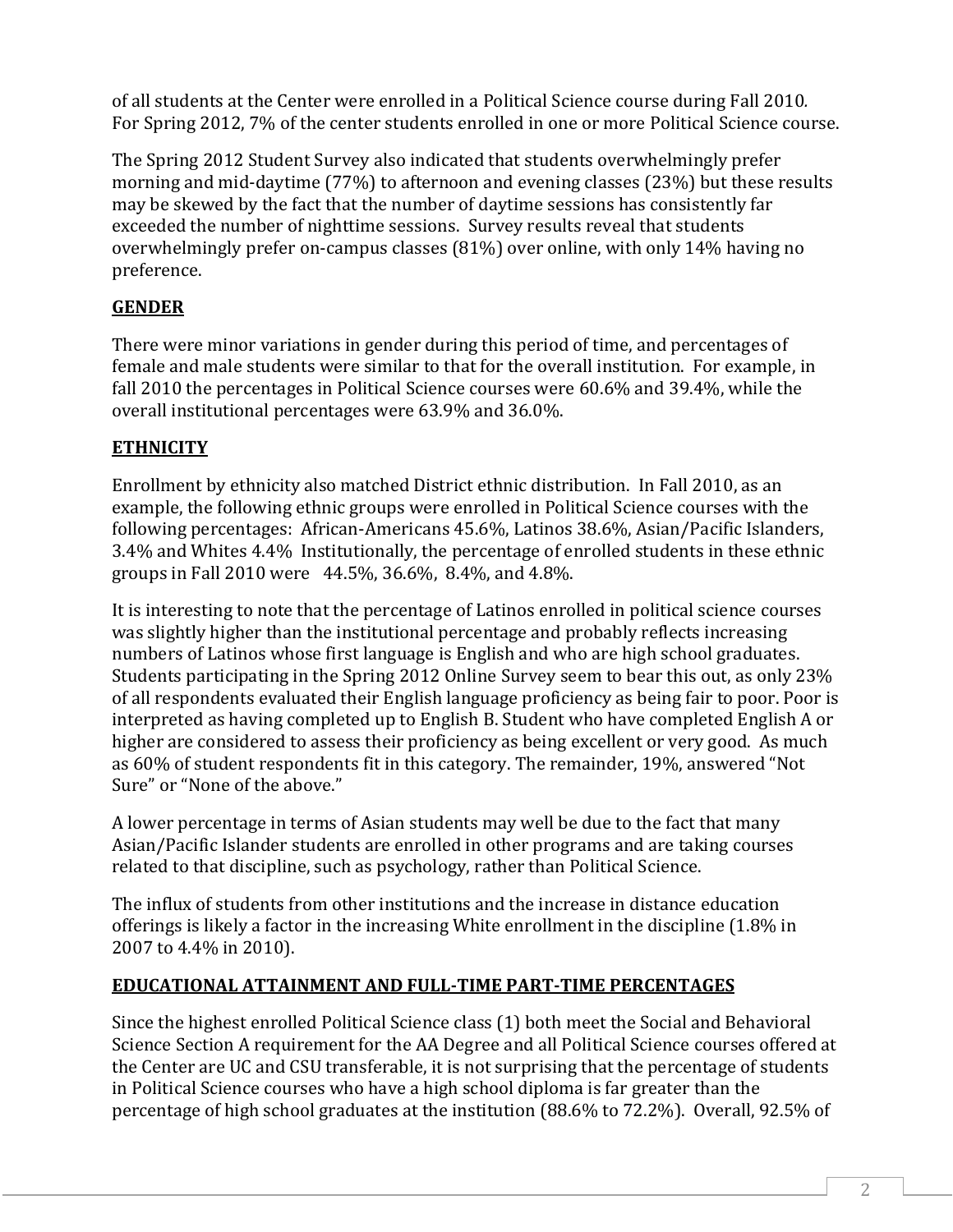the students enrolled in Political Science courses in Fall 2010 had a high school or postsecondary degree, as compared to 82.6% for the institution as a whole. Similarly, the percentage of full-time students enrolled in Political Science courses in Fall 2010 was 42.3%, as opposed to an institutional percentage of only 18.7%. Therefore two salient characteristics of Political Science students are that they are likely to be *part-time* students and *high school graduate.*

Additional research is recommended to determine when students in Political Science courses graduated from high school, to determine whether they are new or returning students, to determine whether part-time students in Political Science take additional courses at other colleges, and whether these factors can be correlated with student success.

# **EDUCATIONAL GOAL**

The data for educational goal is essentially unreliable in its 2010 iteration, as almost 32.4% of students enrolled in Political Science courses are listed with their goal as "unknown" or "undecided", compared to only 28.9% in the institution as-a-whole. This undoubtedly skews the other data such as "intent to transfer" which shows an unlikely decline from 2007 to 2010 from 54.2% to 33.8%.

Some indication of goal can be gleaned from the Spring 2012 Student Survey. Only 6% of respondents identified Political Science as their major with 68% indicating their major outside the Social Sciences. 14% were undeclared or undecided in major. 65% of respondents indicated that they had enrolled in political science courses to meet a general education requirement and 26% to meet a major requirement. Only 16% indicated that they had enrolled for personal enrichment or elective reasons.

## **STUDENT SUCCESS AND RETENTION**

#### OVERALL SUCCESS AND RETENTION RATES

Student success is defined as completing the course with a grade of "C" or better, while retention indicates that a student has remained enrolled until the end of term regardless of success.

The percentage of students successfully completing courses in the Political Science program between the years 2007 to 2010 indicates a trend of an incremental increase each year for an overall 15.4% increase. Student success rates in Political Science courses have improved from 35.2% in 2007 to 50.6% in 2010. The success rate in Fall 2010 is below the state average during that period of 62.7%. The retention rate of 79.5% in Fall 2010 was below the state average of 83.1%

In looking at course success and retention rates, the best percentages in Fall 2010 were in Political Science 1 which had 517 of the total 591 student total (87.5%). The success rate was 51.6% and the retention rate 80.5%. Political Science 5 had the lowest success rate of 35.7% and the lowest retention rate, at 61.9%. The highest retention rate of 87.5% was in Political Science 2, which is offered online. But the success rate was only 53.1%, which indicates that students remained enrolled even though they were unlikely to pass the course. It makes sense to use the data for Political Science 1 as the benchmark, since all other courses in the discipline are taught by no more than two faculty members and—most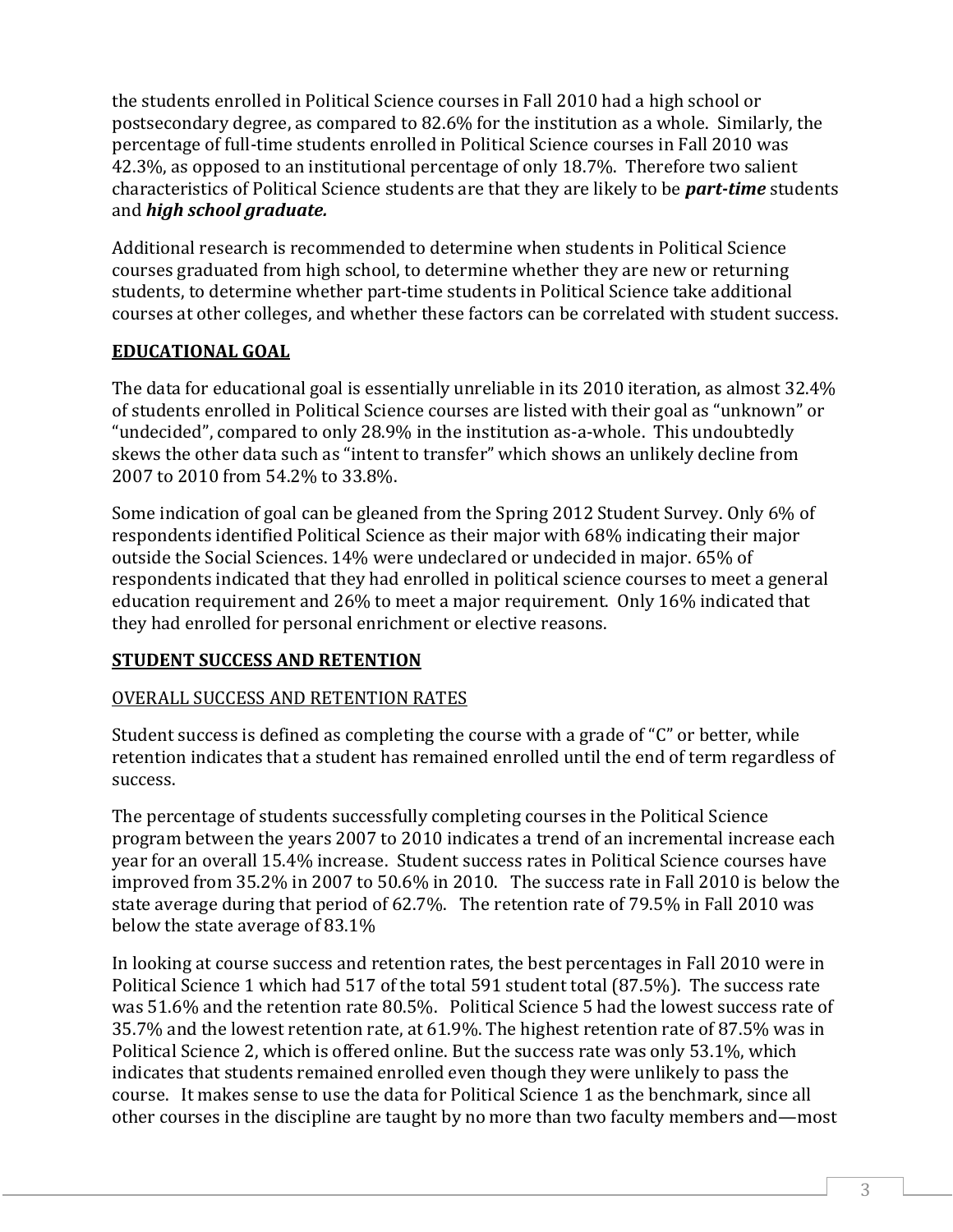often—by only one. Of all courses in the discipline, Political Science 5 and 6 are offered only on campus, while Political Science 2 and 10 are provided only online. It has been recommended to deliver the two latter courses on campus to see if there would be a noteworthy difference in success and retention rates.

It is the strong feeling of discipline faculty that many students enroll in political science courses lack both requisite reading, writing, and critical thinking skills to successfully complete the coursework. Consequently, the underprepared students do poorly on exams, can not write adequate essays, and are most prone to drop the course. Faculty recognizes that to fulfill our stated mission to provide students with the requisite academic foundation in political science for transfer to four year universities, proactive institutional support is essential. Data from the student survey administered in Spring 2012 substantiated department decisions on how best to respond to those needs.

It is valuable to note that 44% of student respondents to the Spring 2012 survey had completed English 1A, the recommended preparation for most discipline courses. Even more revealing will be a future self-evaluation of respondents on how well prepared they felt they were to meet the objectives of the Political Science program SLO, based on their high school education. The survey inquiry shall answer these 8 questions:

1. The percentage of respondents who felt that they had acquired excellent, very good, or good skills in primary source analysis;

2. The percentage of respondents who felt that they had acquired excellent, very good, or good skills in secondary source analysis and discussion;

3. The percentage of respondents who felt that they had acquired excellent, very good, or good skills in analyzing theories;

4. The percentage of respondents who felt that they had acquired excellent, very good, or good skills in critical thinking;

5. The percentage of respondents who believed that they had excellent, very good, or good skills in writing an introduction/conclusion;

6. The percentage who believed that they had excellent, very good, or good sills in organizing their work;

7. The percentage of respondents who believed that they had excellent, very good, or good skills in writing content;

8. The percentage of respondents who believed that their ability to provide strong secondary evidence was excellent, very good, or good.

### COMPARISON BETWEEN DISTANCE EDUCATION SUCCESS/RETENTION RATES AND THOSE IN FACE TO FACE COURSES

Data from Institutional Research indicates that success and retention rates for Distance Education students are at par with those in face to face classes. In 2007-2008 the last instructional television courses in Political Science 1 were offered, replaced, in 2008-2009 with online offerings of Political Science 1. In 2009-2010 Political Science 2 and 10 were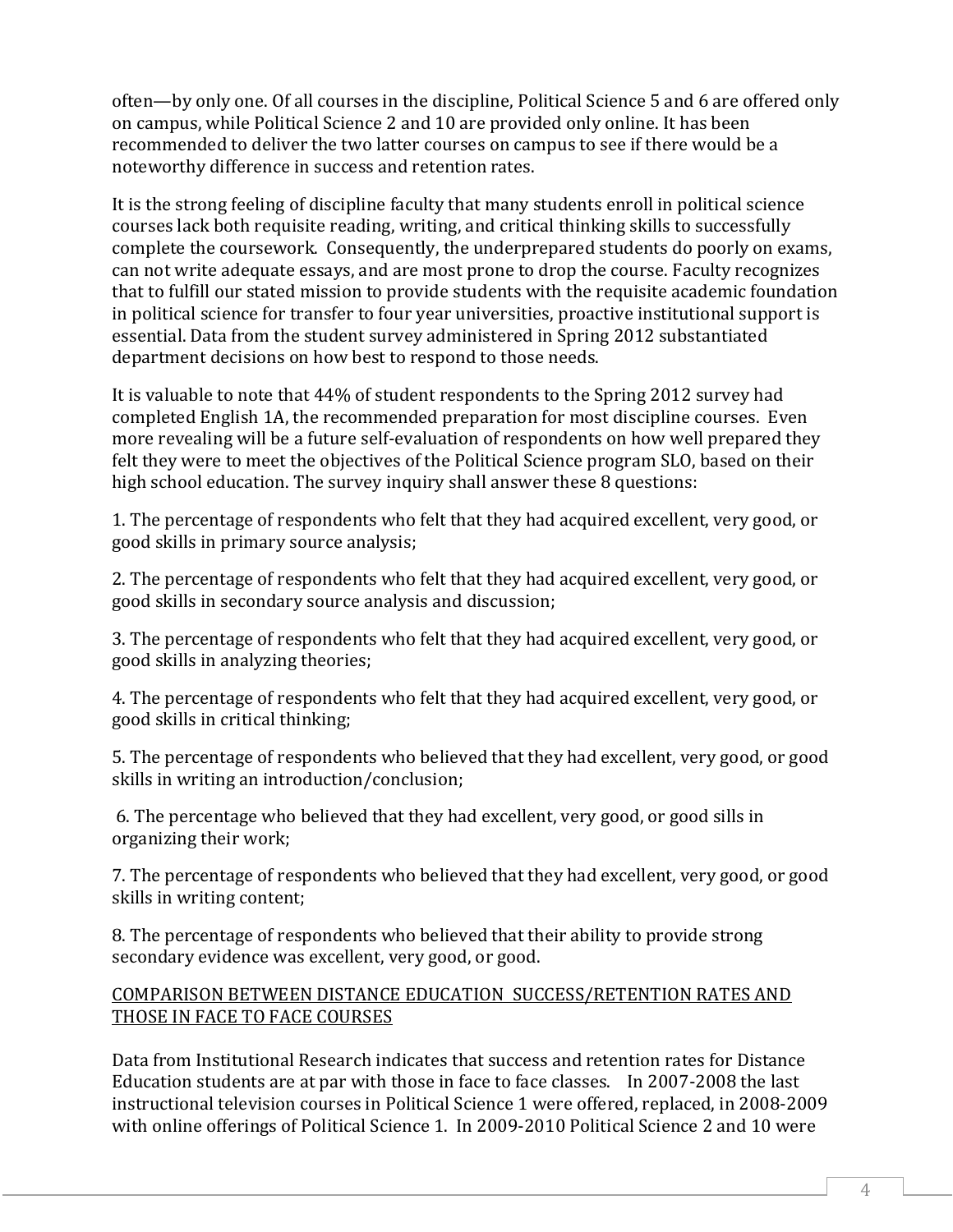also offered online. Elimination of television courses was a welcomed change given their low success and retention rates of 26.6% and 49.0% in Fall 2007.

Data for Fall 2010 shows that students taking Political Science 1 online had success and retention rates of 50.5% and 82.8% respectively, while students in a face-to-face section had success and retention rates of 51.9% and 80.0% respectively. Apparently, online students remained in the course even though their performance was not sufficient for passing the course. Political Science 2 students had slightly higher success and retention rates in online course with 53.1% and 87.5%, respectively. Although data from Institutional Research for Political Science 10 online was not available, student performance may be similar. Political Science 10 is offered only in the spring and summer.

There have been discussions among Social Science faculty about higher success and retention rates in eight week online courses. Although it is unclear why students in eight week online courses do better, additional research is called for. For now, the Political Science department is encouraged to offer this alternative but the number of faculty available and the recent reductions in course sections hamper the possibility of this happening soon. It is clear that eight week online courses in political science are viable and could prove to be as successful as face to face courses.

Although more research is needed, according to the Spring Survey 2012, the experience of online students does not suggest any significant difference in perceived learning because survey results indicate a virtual split. 51% of students with online experience claim more learning in an on campus course than in online course and 49% maintain learning more  $(3%)$  or the same  $(46%)$  in online courses than in on campus course.\*

\*The number of responses to survey questions 5 and 9 are not equal and thus do not provide reliable data. 67 students say they enrolled in an online course before yet 90 students opined on quality of learning.

The fact that of the 212 respondents to the 2012 survey, 99% admit to completing their Political Science course much more or somewhat more knowledgeable is a testament to the quality of instruction delivered by the faculty. 81% of respondent rate the instruction as above average (32%) or excellent (49%).

## **SECTION COUNT AND CLASS FILL RATES**

Finally, sections, seat counts, and class fill rates have consistently increased from 2007- 2008 to 2010-2011, congruent with increases institution-wide. Seat count went from 776 to 1552 during these four years, which is not surprising since the number of sections offered increased, from 21 to 33. At the same time, half of this increase is attributable to improving fill rates, from 76.8% in Fall 2007 to 101.9% in Fall 2010.

## **LEARNING RESOURCE SUPPORT: RESEARCH MATERIALS AND TUTORING**

The Library has several *databases* to facilitate research in political science. These include:

*1. Databases to facilitate research in political science*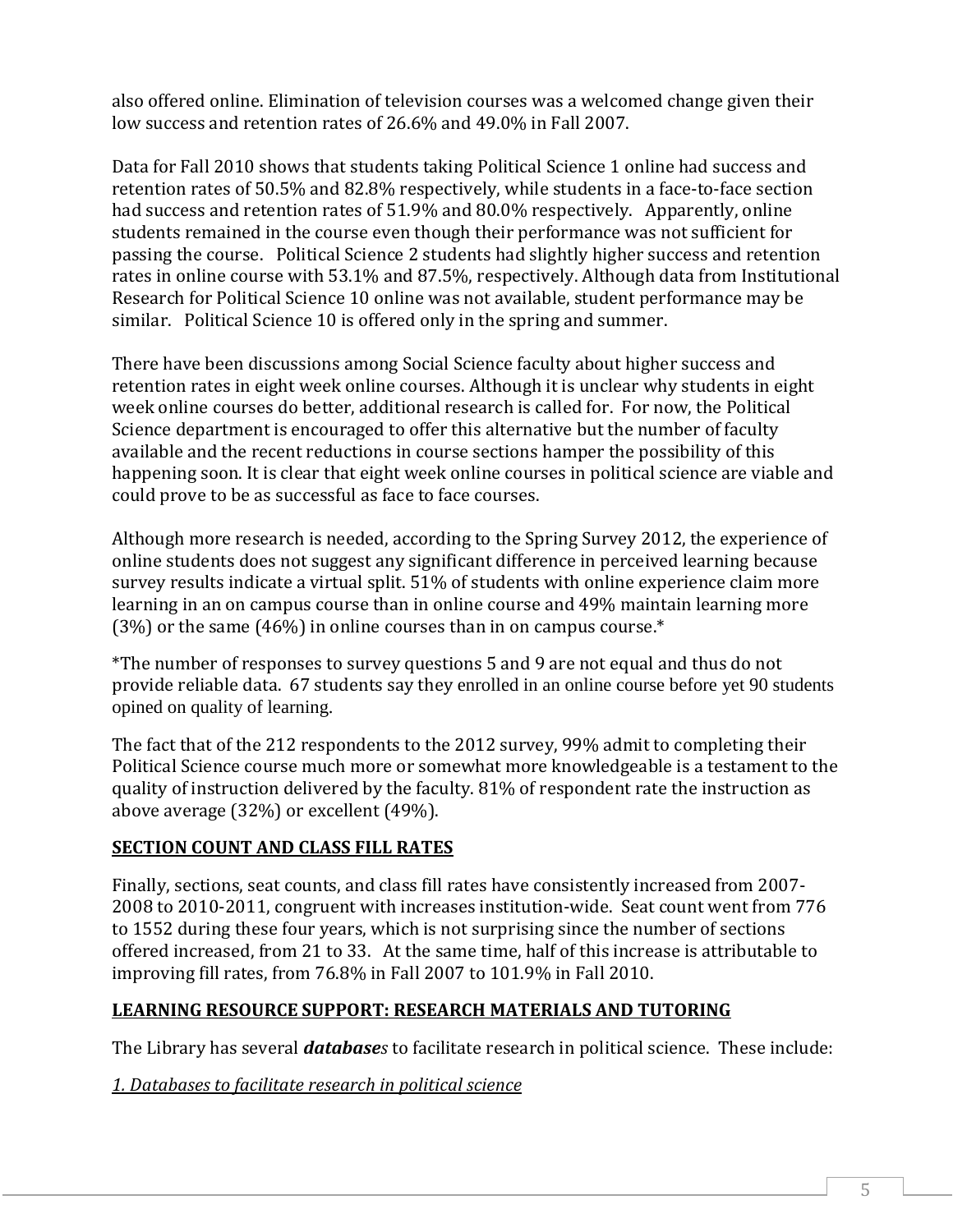Most of the databases can be accessed off campus. Indicated below are the few that are campus-use only.

- CQ Researcher: examines controversial issues, offering background information, pro and con arguments, and references for further study
- EBSCO Military & Government Collection: content pertaining to all branches of the military and government.
- SIRS KnowledgeBase Portal: provides relevant, credible information on social issues, science, history, government, the arts and humanities. Articles on controversial issues are offered featuring two sides of the issues: their PRO and CON. Full-text articles and Internet resources are carefully selected from thousands of domestic and international publications and respected organizations. Databases about countries of the world, political conditions and their maps are also offered
- CountryWatch (only available on campus): Provides background information about individual countries and political and economic news from around the world
- EBSCO Religion and Philosophy Collection has a section on political philosophy

## *2. General database on a wide range of academic topics, with full-text articles.*

EBSCO Academic Search Premier (full text for more than 4,600 journals, 3,900 peerreviewed) and PROQUEST (more than 4,000 scholarly journals, trade publications, and magazines covering over 150 academic disciplines.) provide full-text articles from peerreviewed journals, newspapers and magazines.

## *3. Reference sets in the Library to assist students in political science.*

- CQ Researcher, 1997-present
- America at the Polls, v.1-2
- Student's Guide to Landmark Congressional Laws
- Encyclopedia of the United Nations
- Encyclopedia of the Democratic Party
- Encyclopedia of the Republican Party
- Encyclopedia of Third Parties in America
- Encyclopedia of American Immigration
- My Fellow Americans (Presidential Speeches)
- My Fellow Citizens (Presidential Speeches)

## *4. Any Online or any tangible biographies, historical and topical subject entries, speeches and other documents.*

- African-American History Online (Facts on File): extensive hyper-linked entries, including photographs, maps, and over 70 videos, span more than 500 years of African-American history, and cover topics such as affirmative action, Africa, black nationalism, civil rights, emancipation, Harlem Renaissance, leaders, religion, slave living conditions and liberation strategies, sports, visual arts, and more.
- America, History and Life (EBSCO): Covers the history and culture of the United States and Canada, from prehistory to the present. Contains full-text articles.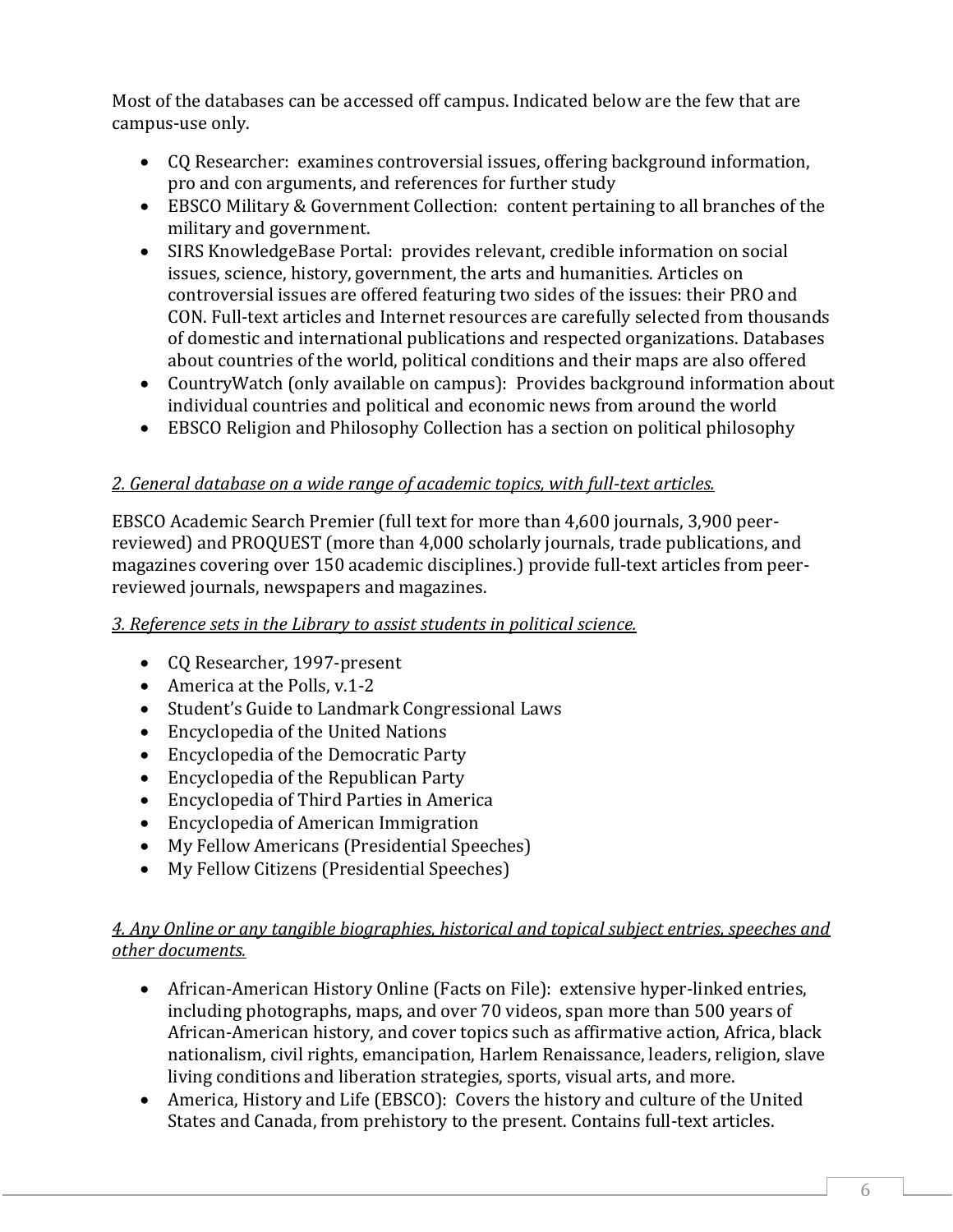- American History Online (Facts on File): A comprehensive and authoritative reference to the most important individuals, events, and topics in United States history. This invaluable reference source is organized by content type, topic, era, and activity as well as by the National Standards for U.S. History. Thousands of fully hyper-linked entries allow users to follow a topic to related biographies, primary source documents, images, and more than 500 historical videos. Web links direct users to a number of relevant educational sites.
- American Women's' History Online (Facts on File): Contains biographies, historical and topical subject entries, speeches and other documents, maps and charts, photographs, over 60 videos, and timeline entries that cover more than 500 years of American women's history.
- CQ Researcher
- SIRS KnowledgeBase Portal
- European Views of the Americas: 1493 to 1750 (EBSCO): Contains printed records about the Americas written in Europe before 1750

### *5. Any Online or tangible primary source documents, images, maps and charts, photographs, videos, and timeline entries relevant to political science.*

CQ Researcher (contains primary sources related to historical and political events)

SIRS KnowledgeBase Portal (contains primary sources related to historical and political events)

- 1. European Views of the Americas: 1493 to 1750
- 2. African-American History Online (Facts on File)
- 3. American History Online (Facts on File)
- 4. American Women's' History Online (Facts on File)

*6. Any comprehensive and authoritative references to the most important individuals, events, and topics in United States politics.* 

- 1. CQ Politics in America 2010
- 2. My Fellow Americans (Presidential Speeches)
- 3. My Fellow Citizens (Presidential Speeches)
- 4. Encyclopedia of the 20<sup>th</sup> Century

*Tutors* are available to assist students in political science courses in both the Writing Center and Learning Resource Center. These tutors are trained to help and guide students with writing assignments so that they understand the writing process and produce comprehensible papers. At this time there is no designated tutor to help students master content or concepts, a lack that Political Science faculty strongly believe needs to be addressed.

Students responding to the Spring 2012 Student Survey showed evidence of a high level of interest in subject matter tutoring support. 24% of respondents indicated that they would use tutorial services more than once a week and 42% would do so at least once a week. 21% of student respondents would be considered as rare users of tutoring, stating they're likelihood to seek assistance on a monthly basis or less. Only 14% of respondents indicated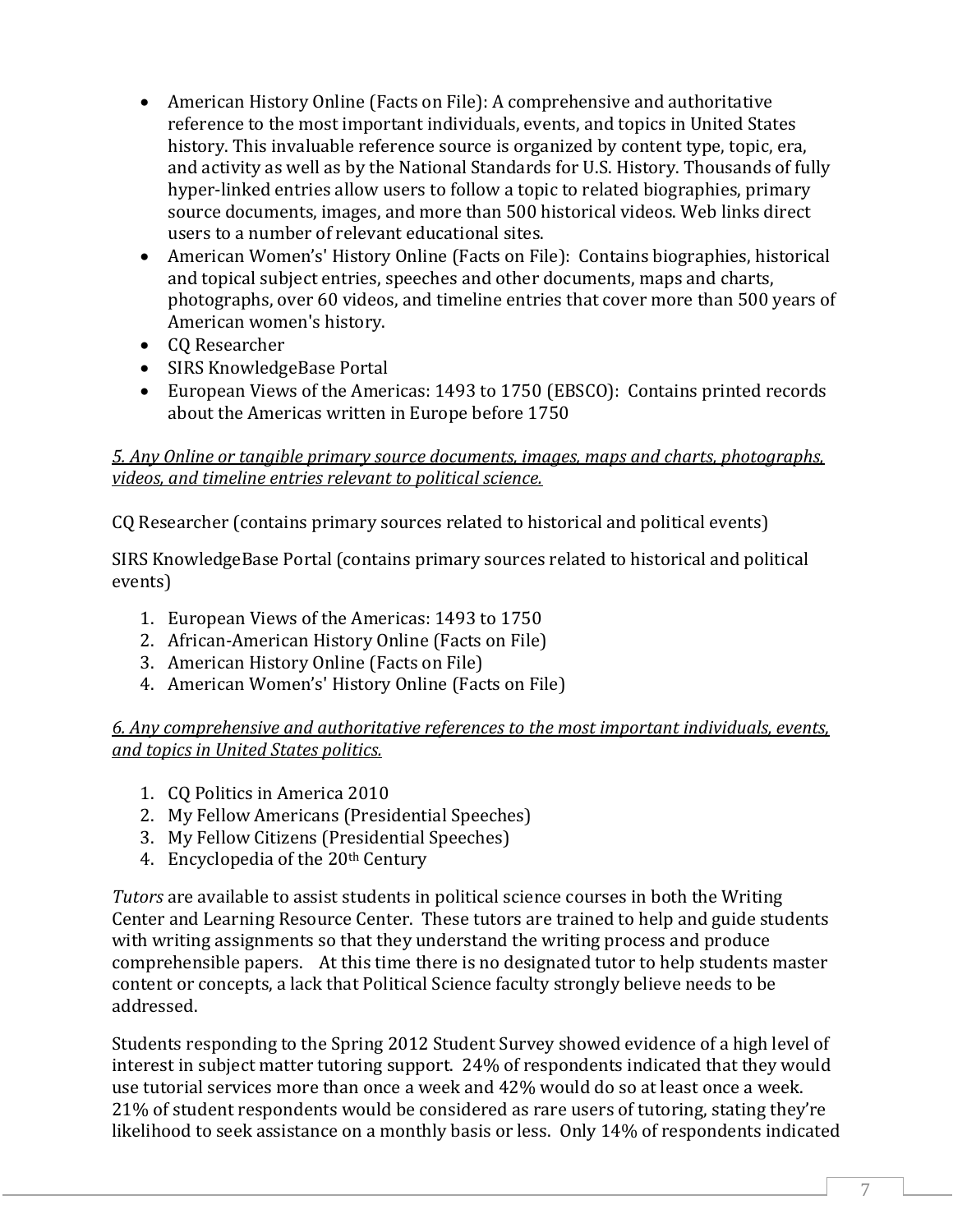that they would never utilize tutorial support.

In addition, political science faculty were interested in knowing whether other instructional support services might enhance student success and retention and should, therefore, be included in the institution's revised *Student Success Plan*. Examples follow in the next paragraph.

The Spring 2012 Student Survey indicated the greatest interest in support services that helped them improve their critical thinking techniques (29%), reading skills for learning and comprehension (25%); and note taking techniques (28%). Students felt experiences in study groups would also be helpful (24%). Fewer felt the need to address test anxiety (10%).

Other strategies that might be explored to increase student success might include:

1. A video series relevant to our courses to free up classroom time and offer broader relevant discussions. These may include recent documentaries such as I.O.U.S.A. (2008), Food, Inc. (2008), and Sicko (2007). A collection of movies with political themes, such as Charlie Wilson's War (2007), may assist faculty and students to fuel discussions. Other videos range from National Geographic series to educational films available from catalogs.

2. A composition of Online Political Sciences resources such as websites.

3. Lab instruction - a political science lab, perhaps one that is tailored to all political science courses where the video series and websites described above would be available for viewing. A lab equipped with three desktops and a printer would enable students to work on political science assignments for face-to-face and online courses. With the lab in close proximity to the political science department and faculty, students would be able to get added instructional assistance.

4. Reducing class sizes in order to accommodate more writing assignments, to include take home but also in-class group work. Currently, class sizes exceed 45 students, obligating faculty to rely mostly on standard, objective assessment. Smaller class sizes would permit greater opportunity for essay writing and development of argumentative or persuasive essays.

## **RECOMMENDATIONS**:

- 1. Hire and assign designated tutor(s) to assist students taking political science courses. If possible tutors should be linked to specific full-time faculty members to ensure that they are aware of material being covered at any given time and to enhance the referral process.
- 2. Add a database, to be determined, in 2015 for student research and supplemental learning.
- 3. Develop a plan, in conjunction with the LRC Coordinator, to ensure that there are adequate resources and services—including study skills enhancement workshops-- for students in currently offered and proposed political science offerings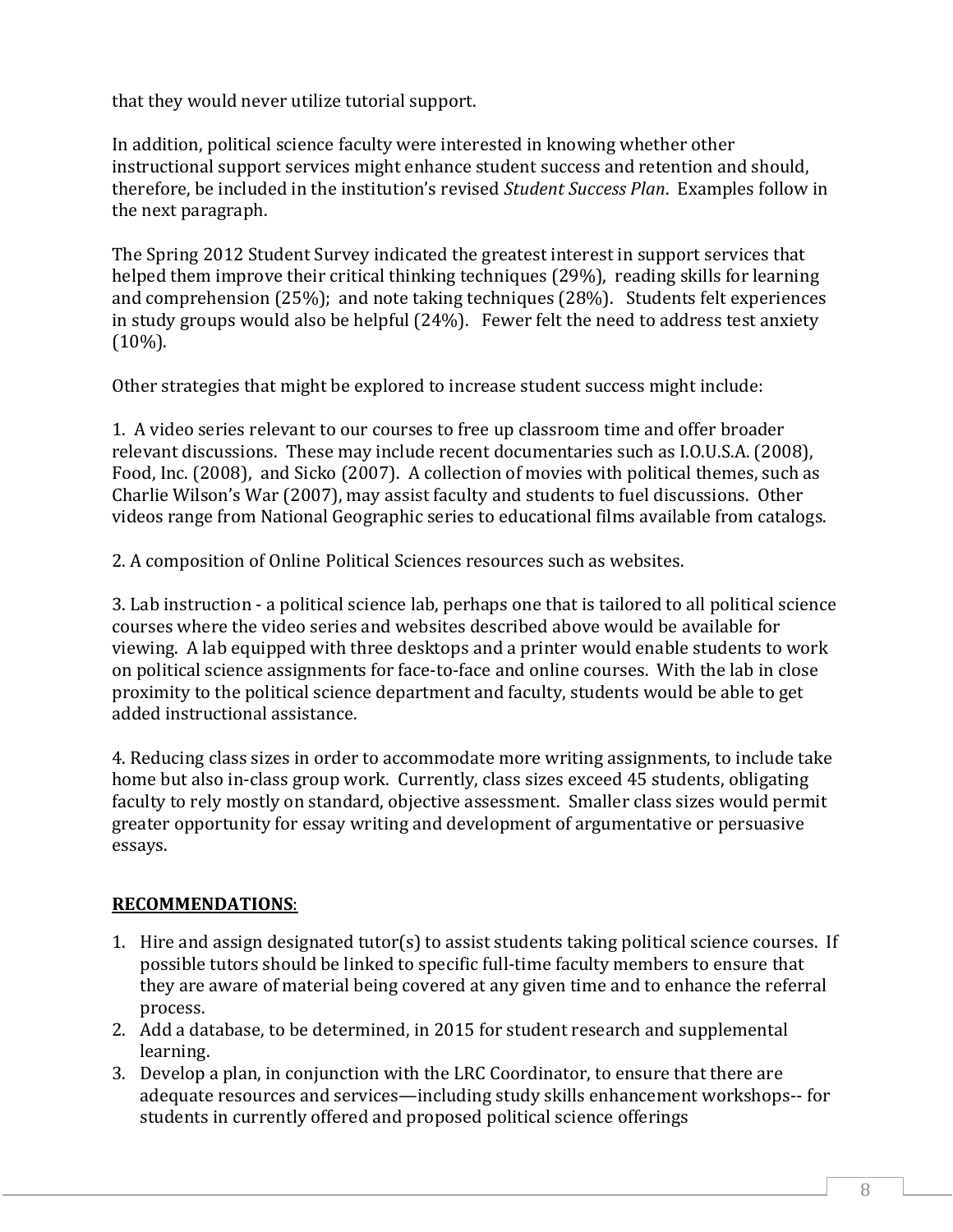4. Increase course offerings in the evening to meet the needs of students

# **III. CURRICULUM**

In Fall 2011 the Political Science program offered 13 sections. 4 of these sections were offered in the morning, 3 in the mid-day/early afternoon, 2 in the evening, and 4 in distance education format. Political Science 1 is the bread and butter course of the program and in Fall 2011 included 11 of the 13 sections (84%) One section was Political Science 2 (8%) and one was Political Science 5 (8%).

Two courses in Comparative Politics and International Relations are offered to provide students with a global perspective of the discipline. Political Science 2 and 10 are currently offered only in a distance education format. If a section of either were offered on campus, and a Political Science 3 were added to these totals, it becomes clear that courses in U.S. Government would comprise 73% (11 of 15 sections) of all political science offerings.

To date political science offerings at the Center have been focused on a bare minimum of discipline courses, primarily those required for the major. However, the ECC curriculum offers courses in California Politics and independent studies. It is unclear whether offerings in these areas would encourage more students to major in political science and even whether or not they would fill.

## **COURSES OFFERED AT COMPTON CENTER**

Courses currently being offered at the Compton Center are:

## **Political Science 1 Government of the United States & California**

This course is a study of American government. This course is a survey of the concepts, theories, and functions of the American political system. The basic principles of the United States Constitution and the government of California are examined. Emphasis is placed on the formal and informal influences of federalism on national and state governments.

## **Political Science 2 Introduction to Comparative Politics**

This course is a study of world politics. In this course students analyze political systems of different countries in a comparative context. Emphasis is placed on studying the differences and similarities of governmental systems found in developed democratic nation-states. Developing countries, regional systems, and new democracies are also analyzed to illustrate the complex nature of creating and maintaining a functioning nationstate system.

## **Political Science 5 Ethnicity in the American Political Process**

This course is a survey of minority ethnic populations in the United States with particular emphasis on the relationship of government with these groups in shaping public policy. In this course students analyze racial and ethnic group relations in the context of the American political system and process. The relationship of racial and ethnic groups in American society to local, state, and national government are examined. Emphasis is placed on problems of assimilation and integration into the American political system.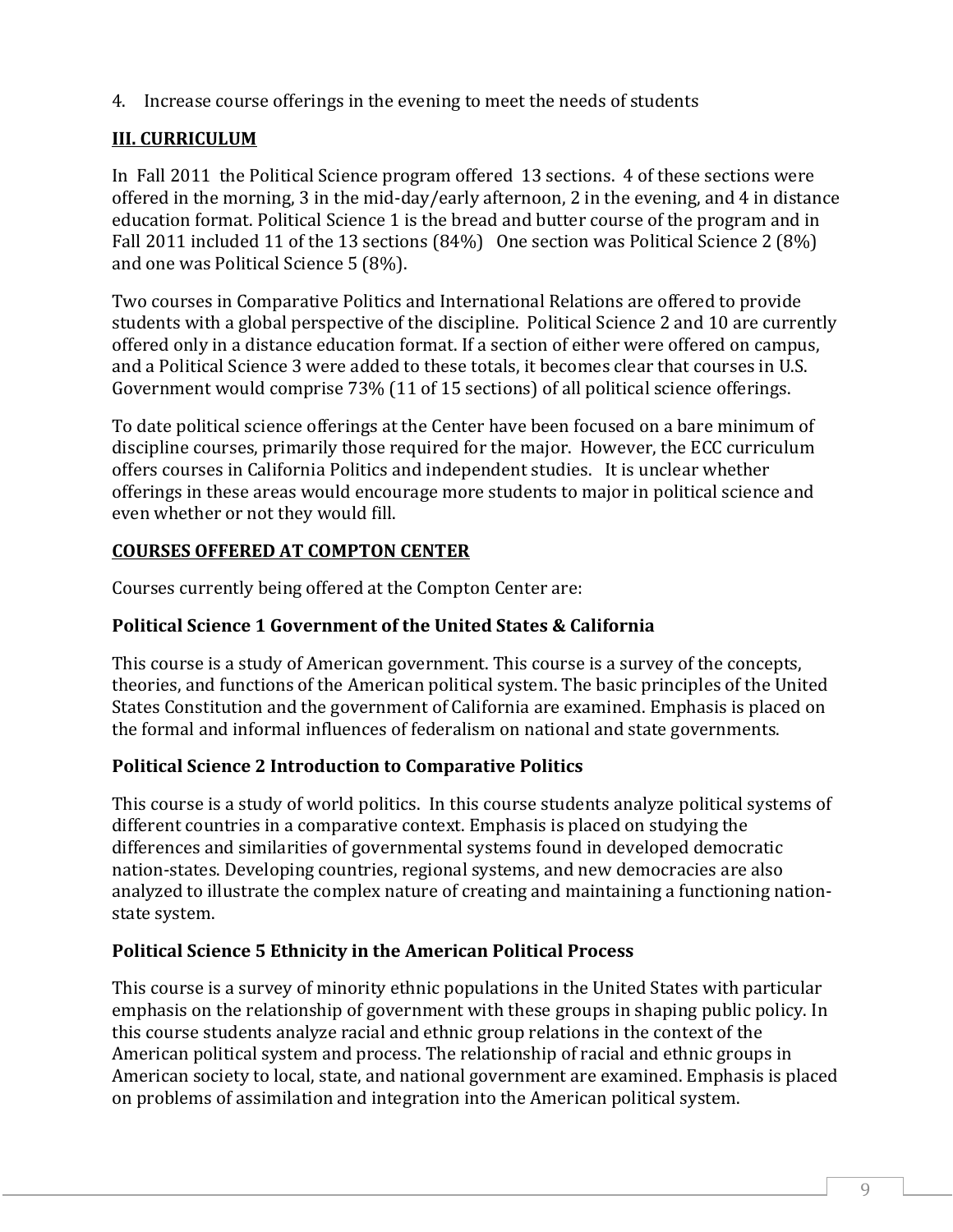## **Political Science 6 Civil Rights & Liberties in the U.S.**

This course introduces students to the study of civil rights and liberties based on current legislation and pertinent court decisions. Emphasis will be placed on First Amendment protections, rights of the defendant, and problems of minority groups facing discrimination.

### **Political Science 10 Introduction to International Relations**

In this course students will examine the factors that determine the relations between nations and the problems that result from the interplay of these factors. The conditions that can lead to both conflict and cooperation among nations will be examined. Major topics include international security, issues of international political economy, and international organizations. International law and diplomacy are examined as alternative means of resolving conflict.

## **COURSES NOT OFFERED AT COMPTON CENTER**

### **Political Science 3 Introduction to Principles and Methods of Political Science**

This course focuses on analysis of the basic concepts, political theories and subfields of political science. Major topics include a description of the methodology and research techniques employed by contemporary political scientists. Major political theories of the individual and the state, and the impact of these themes on modern political ideologies will also be examined.

#### **Political Science 8 California State and Local Government and Intergovernmental Issues**

In this course the organization and operation of California's state and local (county, city, special district) governments, as well as intergovernmental issues, are examined. Topics will include urban problems, regional politics, and intergovernmental relations. California's interrelationships with local and national institutions and policies are analyzed.

#### **TIMELINE FOR COURSE REVIEW**

The El Camino Political Science Department has an adopted six year course review cycle. Courses currently taught at the Compton Center are scheduled to be reviewed as follows:

Political Science 1 Fall 2014

Political Science 2 Spring 2012

Political Science 5 Spring 2015

Political Science 6 Fall 2013

Political Science 10 Fall 2013

## **AA TRANSFER DEGREE IN Political Science**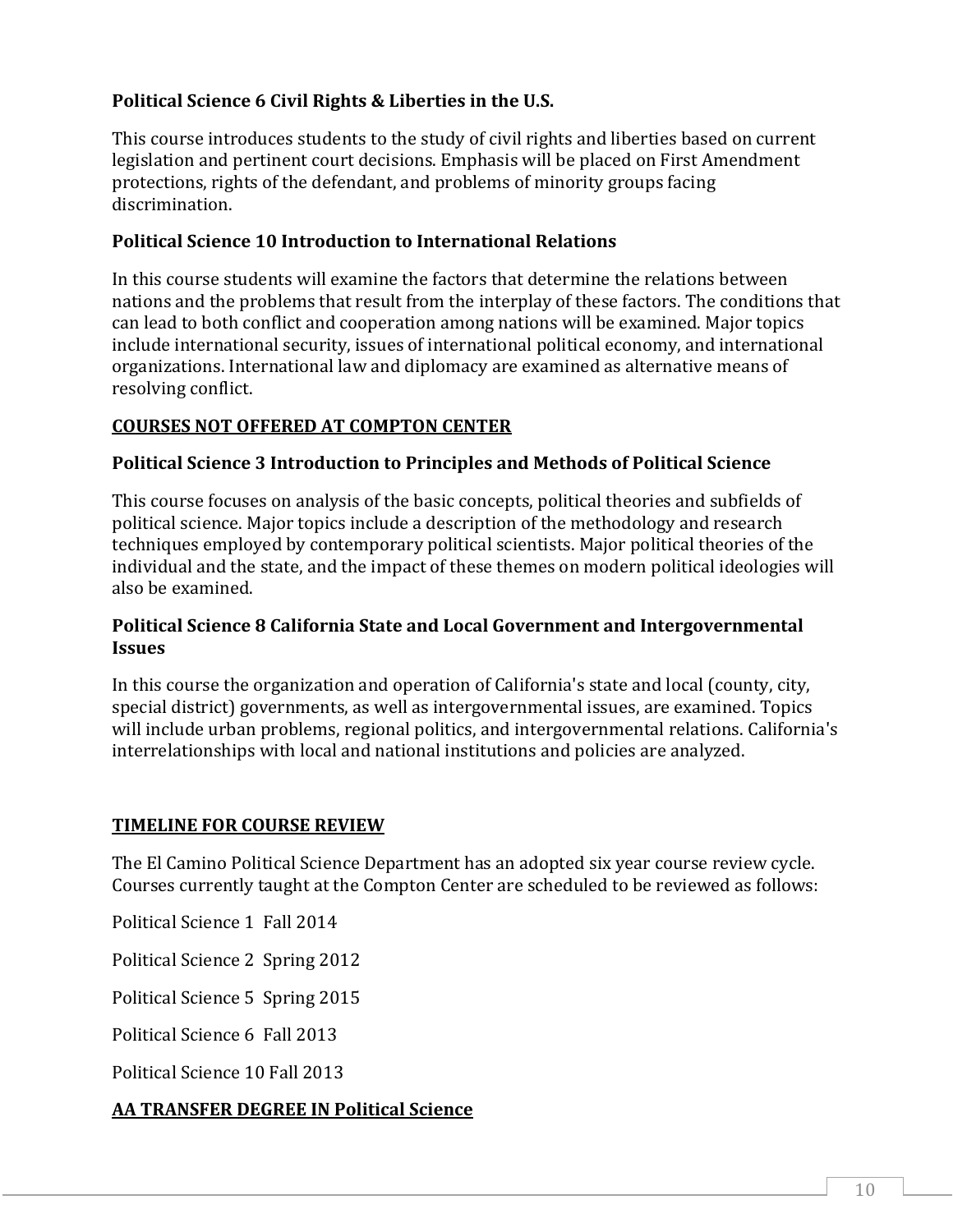At this time a Transfer Degree Program in Political Science is being developed in accordance with SB 1440. This legislation requires community colleges to grant an Associate Degree for transfer once a student has met specified general education and major requirements for the degree. Depending on the form which the approved major takes at El Camino, courses may need to be emphasized or added to the offerings at the Compton Center. Provision—and information about such a degree—will also doubtless increase the number of students who successfully major in Political Science, a number which is now miniscule on both the Torrance and Compton campuses.

At the present time there has been no demonstrable work undertaken to develop such a Transfer Degree because of concerns raised by the CSU System related to a proposed American Government and Institutions requirement.

## **RECOMMENDATIONS:**

- 1. Develop a curriculum expansion plan that is responsive to student needs and interests.
- 2. Review curricular offerings to make sure that courses required for the AA Transfer Degree are provided on a consistent basis at the Center.
- 3. Make sure that all courses needed for the major and the AA Transfer degree are offered on campus, and not solely online.
- 4. Diversify course offerings:
	- a. Schedule Political Science 2 and 10 courses on campus in alternating semesters to accommodate traditional students who do not enroll into online courses.
	- b. Offer eight week online courses in political science.

These options open the opportunities to compare success and retention rates with their online versions.

## **IV. STUDENT LEARNING OUTCOMES**

Student Learning Outcomes were revised by the El Camino and Compton Education Center Political Science Department in Spring 2011. This revision essentially consisted of combining what were three separate SLOs in argument, content, and historical method into *one*. Rubrics for assessment are generally utilized in the analysis of student essays. Both the political science **progr***am* and *course* SLOs have been revised and will be utilized at the Compton Center during fall 2011 and spring 2012. Both the program and all courses have one SLO.

## **PROGRAM ASSESSMENT TIMELINE**

The first Compton Center SLO program assessment of the political science curriculum will be completed in spring 2012; it will include sections taught by four of the seven instructors in the discipline. Courses participating in the program assessment include Political Science 1, 2, 5, 6, and 10.

## **COURSE ASSESSMENT TIMELINE**

The first course assessment of the El Camino political science curriculum was completed. In Spring 2011, PS 1, 6, and 10 were assessed. PS 2 was completed in Fall 2011 and PS 5 in Fall 2010.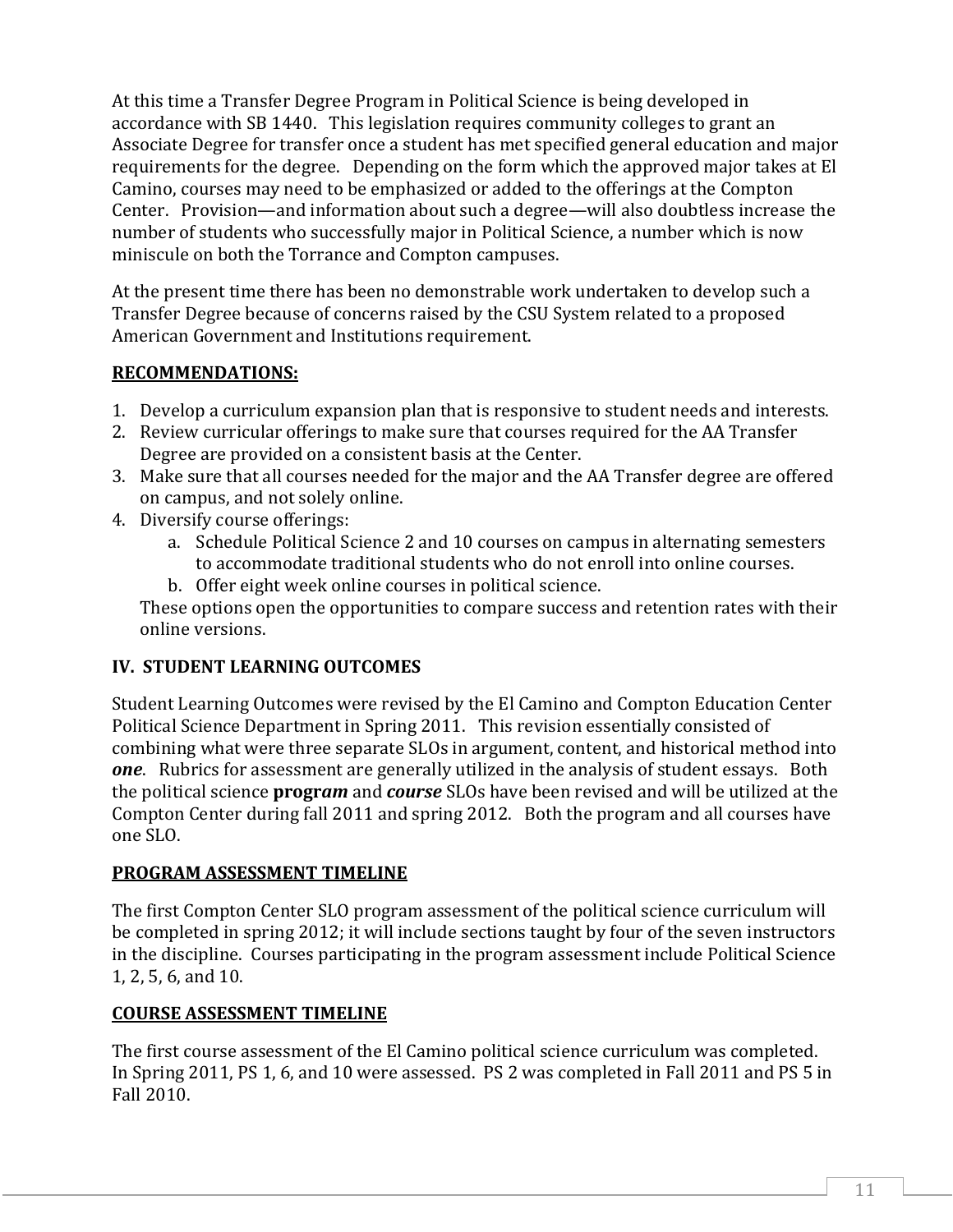## **PROGRAM SLO**

Upon completion of their course of study in the Political Science Department, students will be able to develop and persuasively argue an political thesis in a written assignment that identifies and explains major social, economic, and/or cultural historical themes or patterns and applies appropriate historical methods to analyze and use primary and/or secondary sources as evidence to support the thesis.

### **COURSE SLOS**:

**Political Science 1**: Upon completion of The Government of the United States and California, students will be able to develop and persuasively argue a political thesis in a written assignment that identifies and explains major social, economic, and/or cultural historical themes or patterns in and apply appropriate historical methods to analyze and use primary and/or secondary sources as evidence to support the thesis.

**Political Science 2**: Upon completion of Introduction to Comparative Politics, students will be able to develop and persuasively argue a political thesis in a written assignment that identifies and explains major social, economic, and/or cultural historical themes or patterns in and apply appropriate historical methods to analyze and use primary and/or secondary sources as evidence to support the thesis.

**Political Science 5**: Upon completion of Ethnicity in the American Political Process, students will be able to develop and persuasively argue a political thesis in a written assignment that identifies and explains major social, economic, political and/or cultural historical themes or patterns in the and apply appropriate historical methods to analyze and use primary and/or secondary sources as evidence to support the thesis.

**Political Science 6:** Upon completion of Civil Rights & Liberties in the United States, students will be able to develop and persuasively argue a political thesis in a written assignment that identifies and explains major social, economic, political and/or cultural historical themes or patterns in the and apply appropriate historical methods to analyze and use primary and/or secondary sources as evidence to support the thesis.

**Political Science 10:** Upon completion of Introduction to International Relations, students will be able to develop and persuasively argue a political thesis in a written assignment that identifies and explains major social, economic, political and/or cultural historical themes or patterns in the and apply appropriate historical methods to analyze and use primary and/or secondary sources as evidence to support the thesis.

## **ACCJC RUBRIC FOR STUDENT LEARNING OUTCOMES**

A frank assessment of the ACCJC *Rubric for Evaluating Institutional Effectiveness: Student Learning Outcomes* reveals that the political science department is in the *development stage.* An institutional framework for SLOs exists, as do assessment strategies for assessing student learning at the course and program level. In addition, leadership groups have accepted responsibility for outcomes implementation; appropriate resources are being allocated to support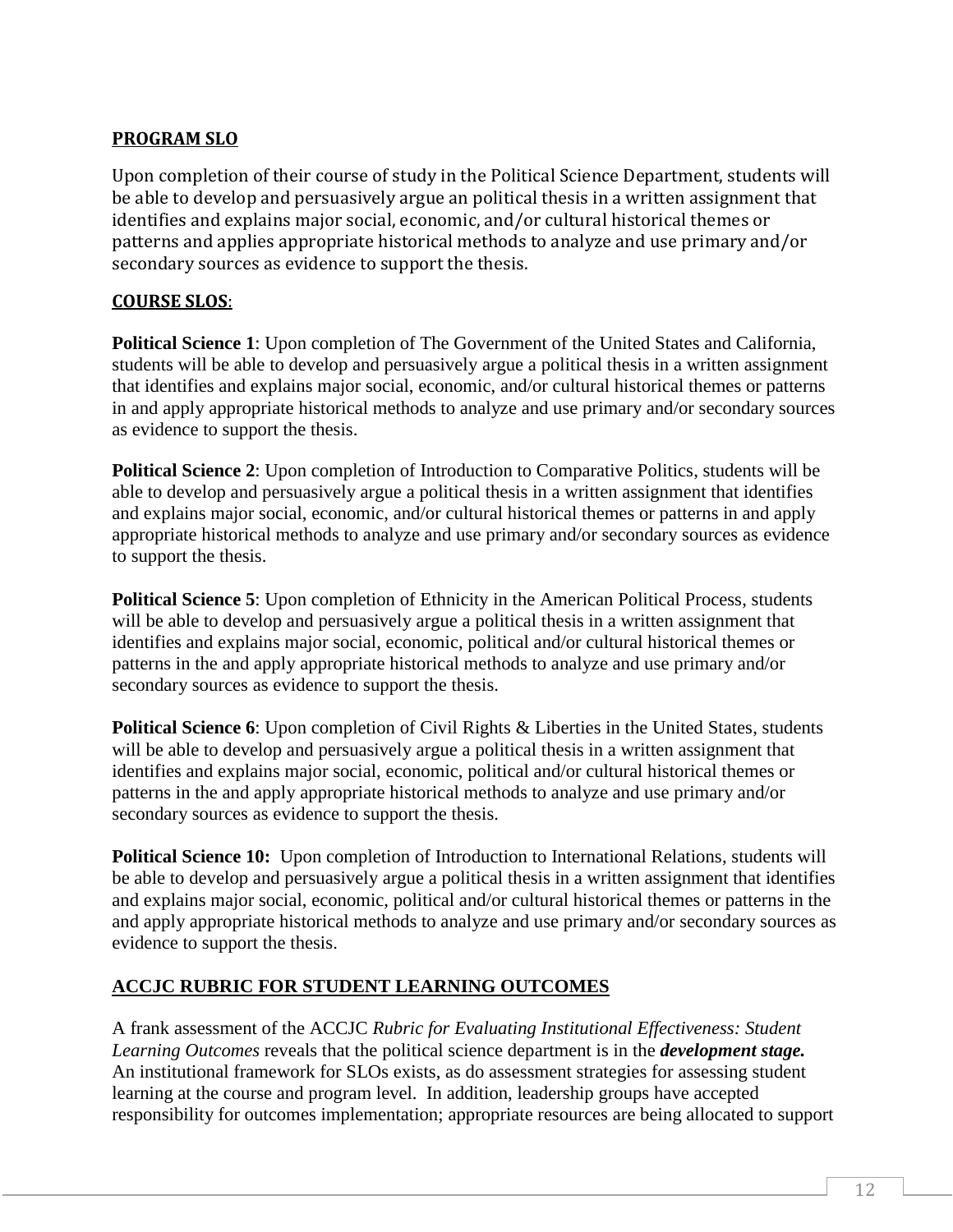assessment; and faculty are fully engaged in SLO development. It is anticipated that the completion of scheduled course assessments, as well as the program assessment, during 2012- 2013, will move the discipline to proficiency status by the end of the academic year, with sustainability to follow the following year.

### **SLO RECOMMENDATIONS:**

- 1. More instructional time needs to be dedicated to directed oral and written analytical activities and exercises. Without guiding student thinking, instruction needs to provide parameters to assist students in judiciously selecting relevant, credible primary and secondary references and source materials.
- 2. Greater access or availability to writing tutors and supplemental instructional support specific to the discipline and course content need to be incorporated into the course.

## **V. FACILITIES, EQUIPMENT, AND TECHNOLOGY**

The Political Science program conducts its classes primarily in E-10 and C-29, with some classes currently also being taught in F-40. All of these classes are in the antiquated row buildings, subject to the vagaries of inadequate HVAC systems and lack of technological infrastructure. Most instructors are housed in the E Row as well, although part-time faculty do not have offices.

During the last year several sets of comprehensive maps have been purchased as a visual instructional aid to the discipline. Aside from this, no support for instructional technology has been either requested or granted because of lack of funds.

Faculty is aware that plans ultimately call for the political science department to be housed in a projected Humanities Building. The building is included in the Compton District Facilities Master Plan. The building is a high priority for the state and is in line for funding when the state passes its next bond.

This means that intermediate steps need to be taken to enhance facilities for political science instruction. These include:

- new lecture podiums
- tables for students who cannot use current seats in classrooms assigned to political science
- new whiteboards for instruction for rooms in the M1-1 bungalow, and the E and F buildings assigned to political science
- enhanced lighting
- two smart carts for instructors using technology in the classroom
- expanded Print Center services and hours of operation to serve evening and weekend instructional needs
- a photocopier for departmental use to assist in the implementation of a political science lab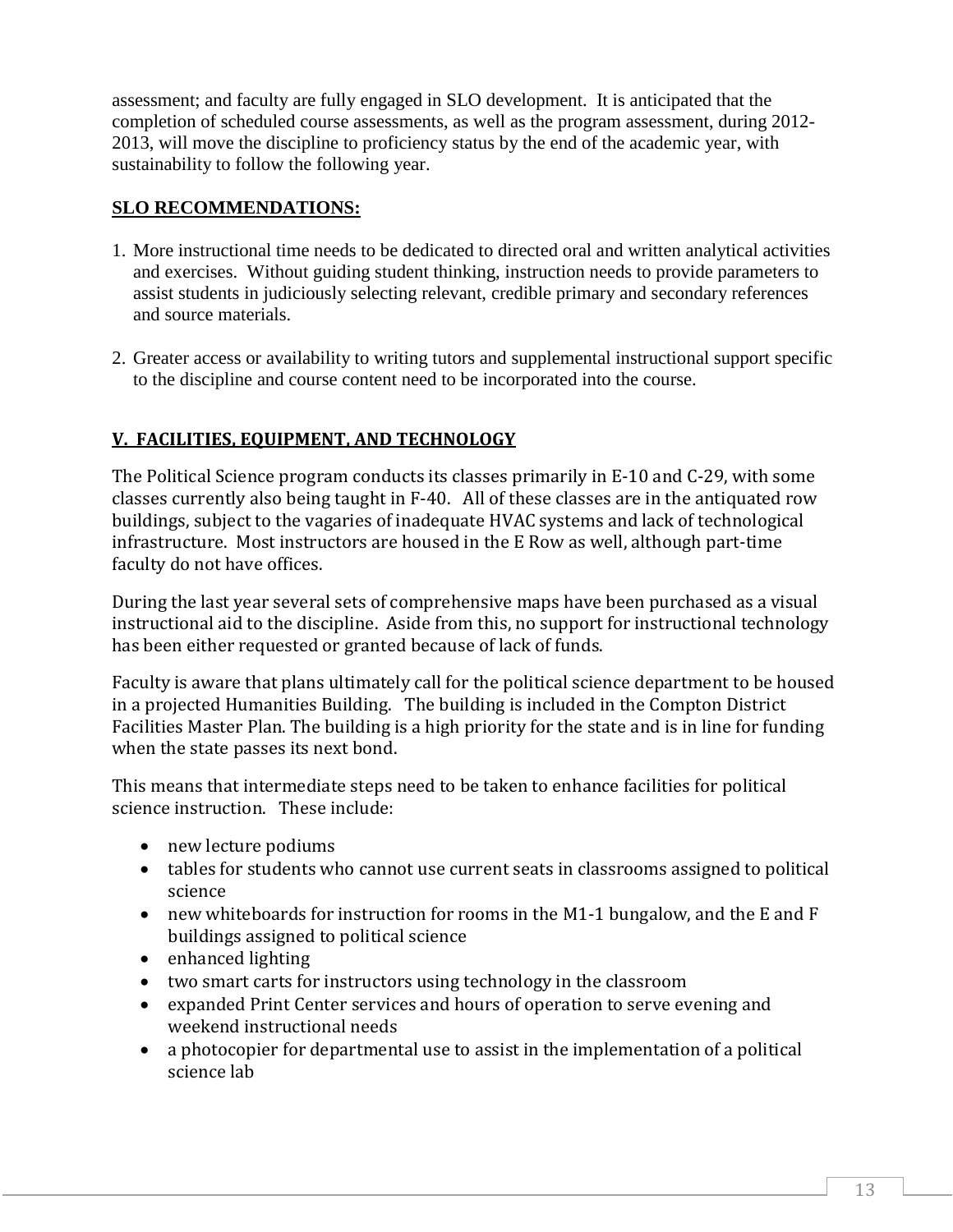There is also a campus-wide problem maintaining the cleanliness of classrooms and restrooms and it needs to be said that the inferior maintenance of facilities has a negative impact on the learning environment.

#### **RECOMMENDATIONS**

- 1. Classroom furniture, including whiteboards and podiums should be upgraded in classrooms geared to the Political Science program.
- 2. Mobile technological support (e.g., smart carts, LCD projectors) need to be provided to discipline faculty and the program as a-whole (e.g., photocopier)

## **VI. STAFFING**

As of fall 2011, Political Science faculty numbered five. Two were full-time faculty and three were adjunct faculty. But of the two full-time faculty, one teaches two sections in Political Science (40% of teaching contract) and three sections in Sociology (60% of teaching contract). Of the full-time faculty, one had been at Compton for 15 years, while the other had been on the faculty for 10. One held two master's degrees and other a doctoral degree.

Only 1 of the 3 adjunct faculty members taught a face-to-face course only; the other two each taught one distance education and one on campus section. The entire part-time faculty teaches only United States government, while one of the full-time faculty taught Political Science 2 and the other taught Political Science 5.

It is anticipated that within the next five years one full-time faculty member may retire, making it necessary to hire new full-time faculty. It will be important to align discipline expertise of new hires with proposed curriculum maintenance and expansion into other areas of the discipline.

Priority should be on ensuring full-time staff replacements with expertise in the following areas:

- 1) California Politics
- 2) Political Theory

## **RECOMMENDATIONS:**

- 1. Develop a plan for the replacement of full-time faculty, linked to retirements.
- 2. Develop a plan to hire both full-time and adjunct faculty with curriculum expertise to a) replace full-time retirees and b) accommodate expansion of the curriculum to meet student needs.

## **VII. DIRECTION AND VISION**

The History program—and the course and program SLO assessments-- help measure student mastery of at least three of the institutional Core Competencies: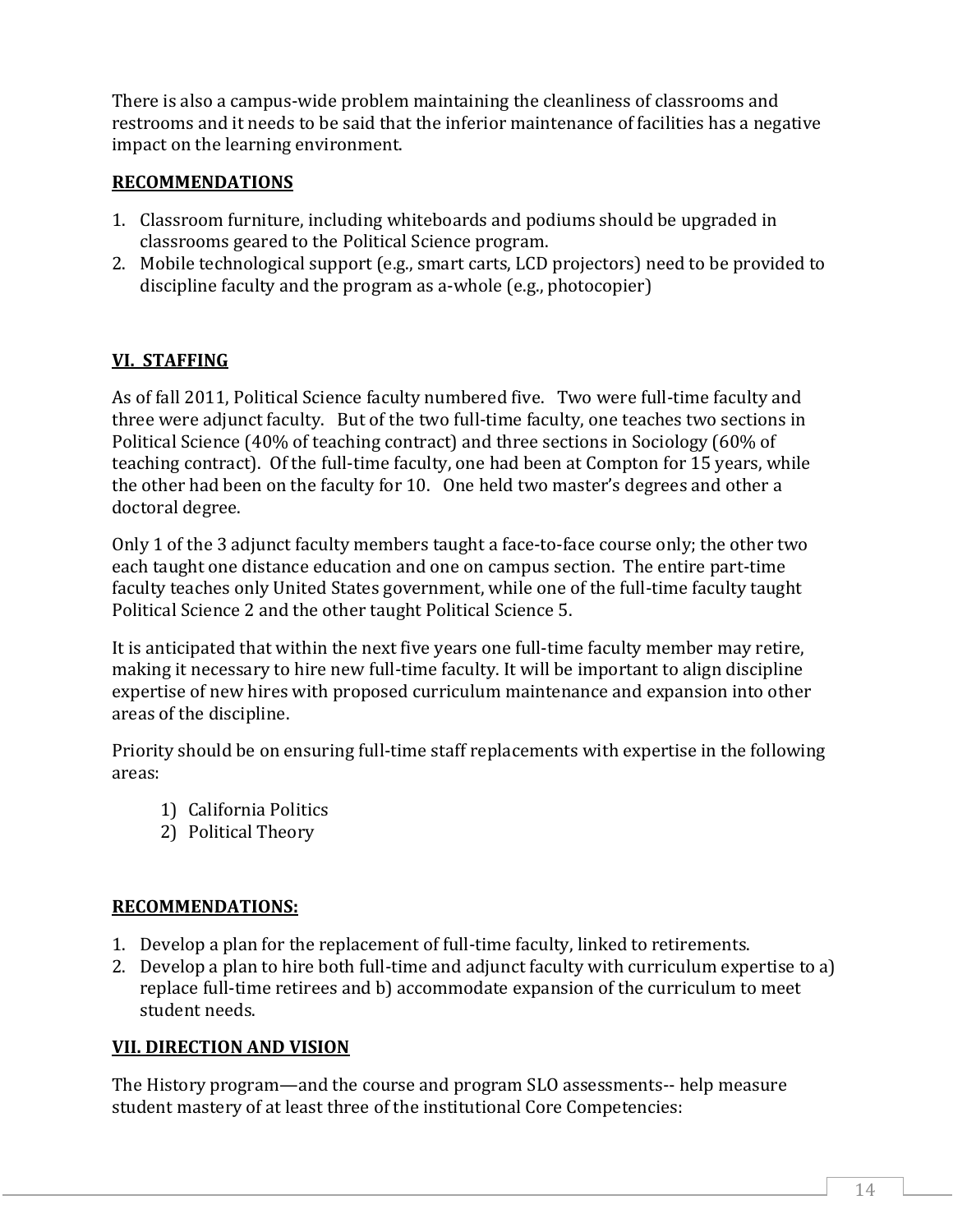I. Content Knowledge: Students possess and use the knowledge, skills and abilities specific to a chosen discipline, vocation or career.

II. Critical, Creative and Analytical Thinking: Students solve problems, make judgments and reach decisions using critical, creative and analytical skills.

III. Communication and Comprehension: Students effectively communicate in written, spoken or signed, and artistic forms to diverse audiences. Students comprehend and respectfully respond to the ideas of others.

The continued implementation of a comprehensive Political Science program also supports El Camino's Strategic Initiatives for 2011-2014 A &B:

*Enhance teaching to support student learning using a variety of instructional methods and services.*

*Strengthen quality educational and support services to promote student success.*

## **RECOMMENDATIONS:** None

### **VIII. PRIORITIZED RECOMMENDATIONS**

1. Increase subject curricular course offerings to provide students with a more global perspective in political science and ensure ability to complete the major and AA Transfer Degree in Political Science.

Cost Neutral or \$3500 per section

- 2. Provide all courses needed to complete the major or AA Transfer Degree in Political Science on campus. Cost Neutral or \$3500 per section
- 3. Increase course offerings in the evening to meet the needs of students. Cost Neutral or \$3500 per section.
- 4. Hire full-time faculty, linked to retirements, with a focus on expertise in subject areas where maintenance and expansion of course offerings are needed. Cost Neutral
- 5. Provide faculty with necessary technological and facilities enhancements enumerated above for political science instructional support (e.g., smart carts, LCD projectors, new lecture podiums, , new whiteboards, tables, etc). \$10,000 over 3 years